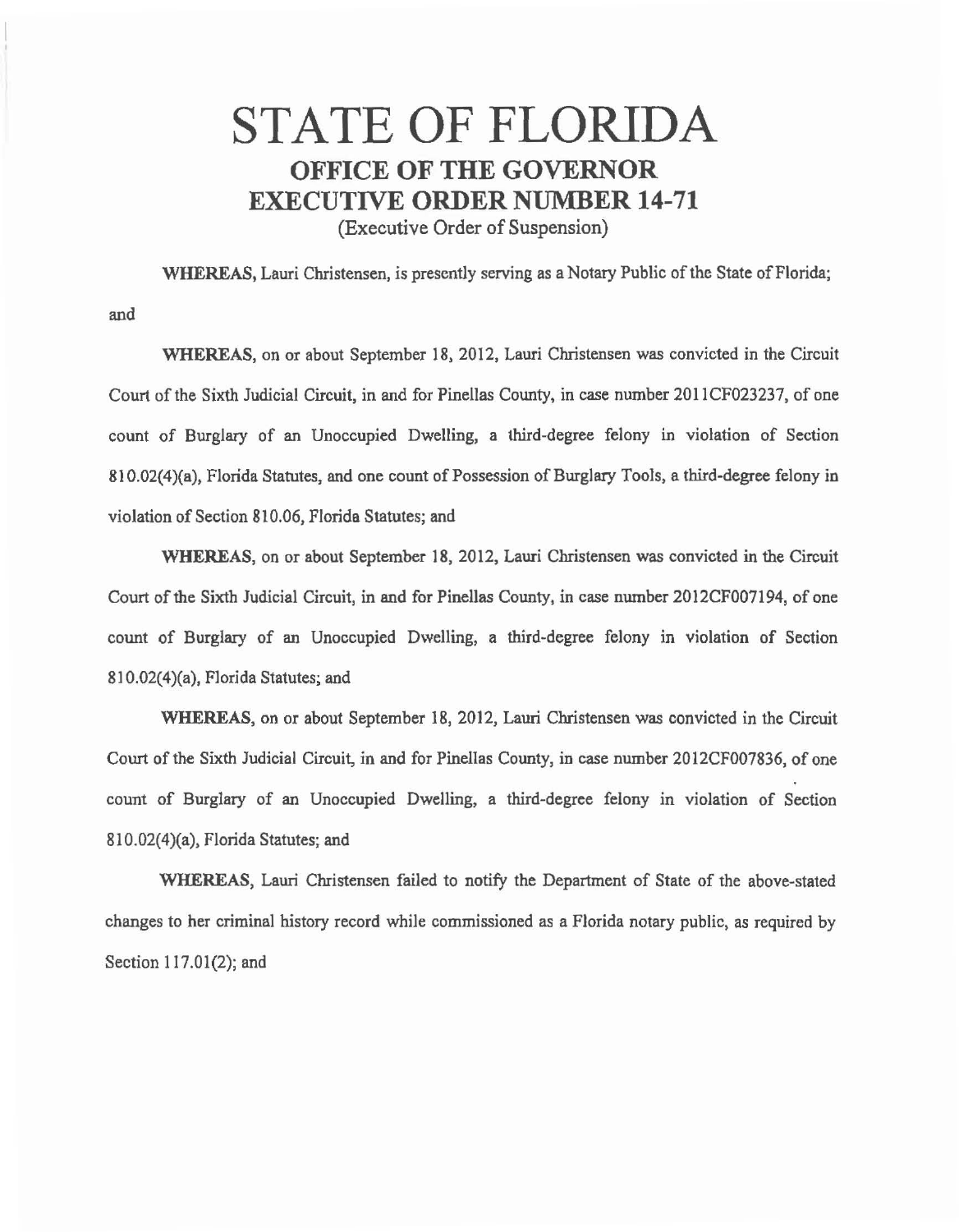WHEREAS, on January 9, 2014, this Office notified Lauri Christensen by certified mail, and required that she respond to the investigation by this Office of the felony convictions that occurred while commissioned as a Florida notary public; and

WHEREAS, during the investigation conducted by this Office, it was discovered that Lauri Christensen had moved from the address listed on file for her notary commission and failed to notify the Department of State of the change to her contact information within 60 days, as required by Section 117.01(2), Florida Statutes; and

WHEREAS, to date, this Office has not received the required response from Lauri Christensen; and

WHEREAS, the Governor is authorized by Article IV, Section 7 of the Florida Constitution to suspend from office by executive order an appointed public official for the commission of a felony; and

WHEREAS, it is in the best interests of the citizens of the State of Florida that Lauri Christensen be immediately suspended from the public office, which she now holds, upon the grounds set forth in this Executive Order;

NOW, THEREFORE, I, RICK SCOTT, Governor of Florida, pursuant to Article IV, Section 7 of the Florida Constitution and Section 117.01 (4), Florida Statutes, find and state as follows:

- A. Lauri Christensen is a duly appointed Notary Public of the State of Florida, pursuant to Section 117.01, Florida Statutes.
- B. Lauri Christensen is commissioned as a Florida notary public from December 29, 2010, through December 28, 2014.
- C. Lauri Christensen was convicted of four separate felonies in Pinellas County in 2012, while commissioned as a Florida notary public.